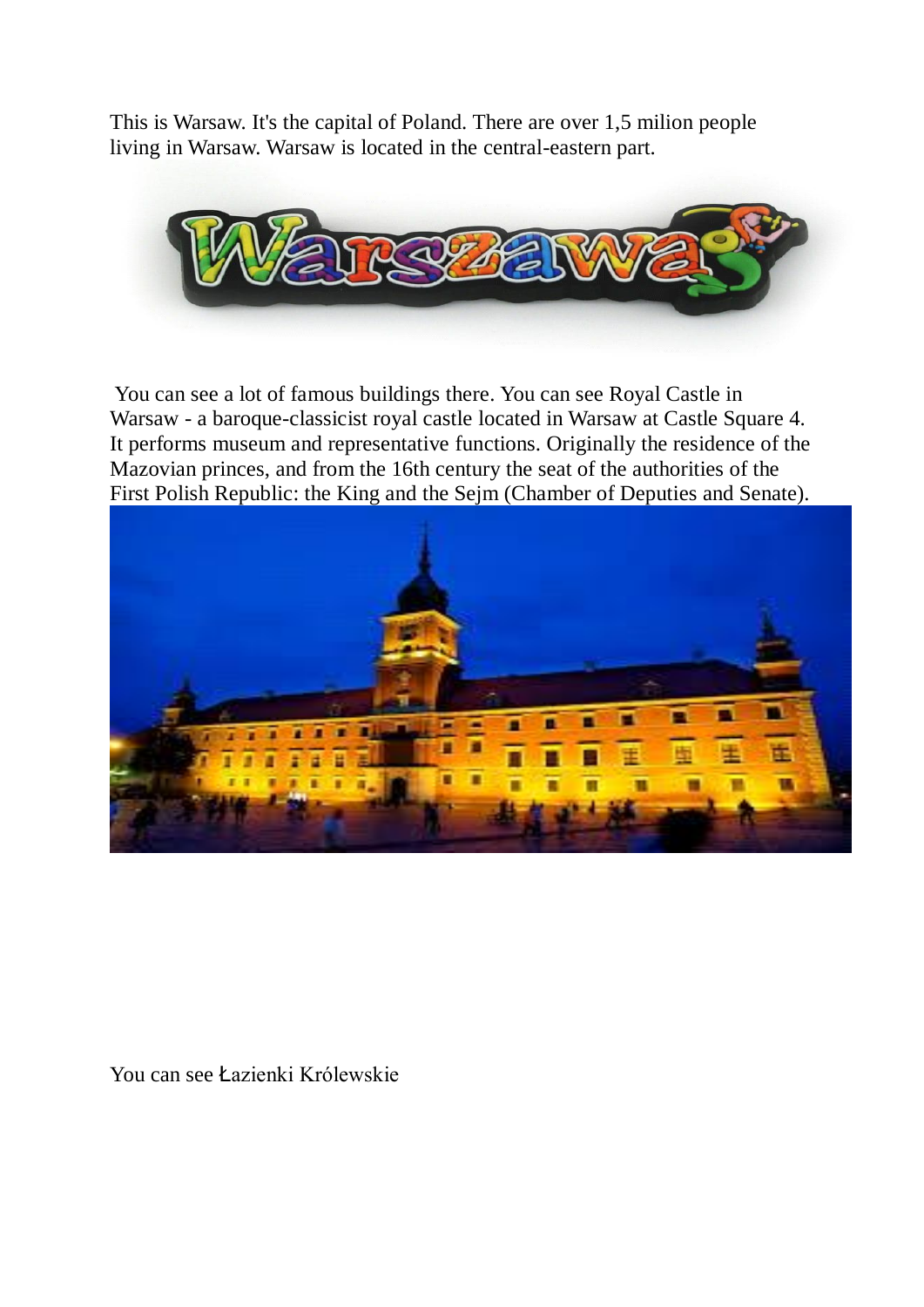

Palace of Culture and Science, PKiN (until 1956 Józef Stalin's Palace of Culture and Science) - the tallest building in Poland (in terms of total height), located in the center of Warsaw at Plac Defilad 1. Since 2007 the building has been in the register monuments. The palace was a "gift of the Soviet people to the Polish nation."



My favourite thing is The Multimedia Fountain Park in Warsaw is a complex of four fountains located on the Square of the 1st Armored Division of the Polish Army between the streets Bolięc, Wybrzeże Gdańskie, Sanguszki and Rybaki in the New Town in Warsaw. In the past, a kidney-shaped water reservoir was located here.